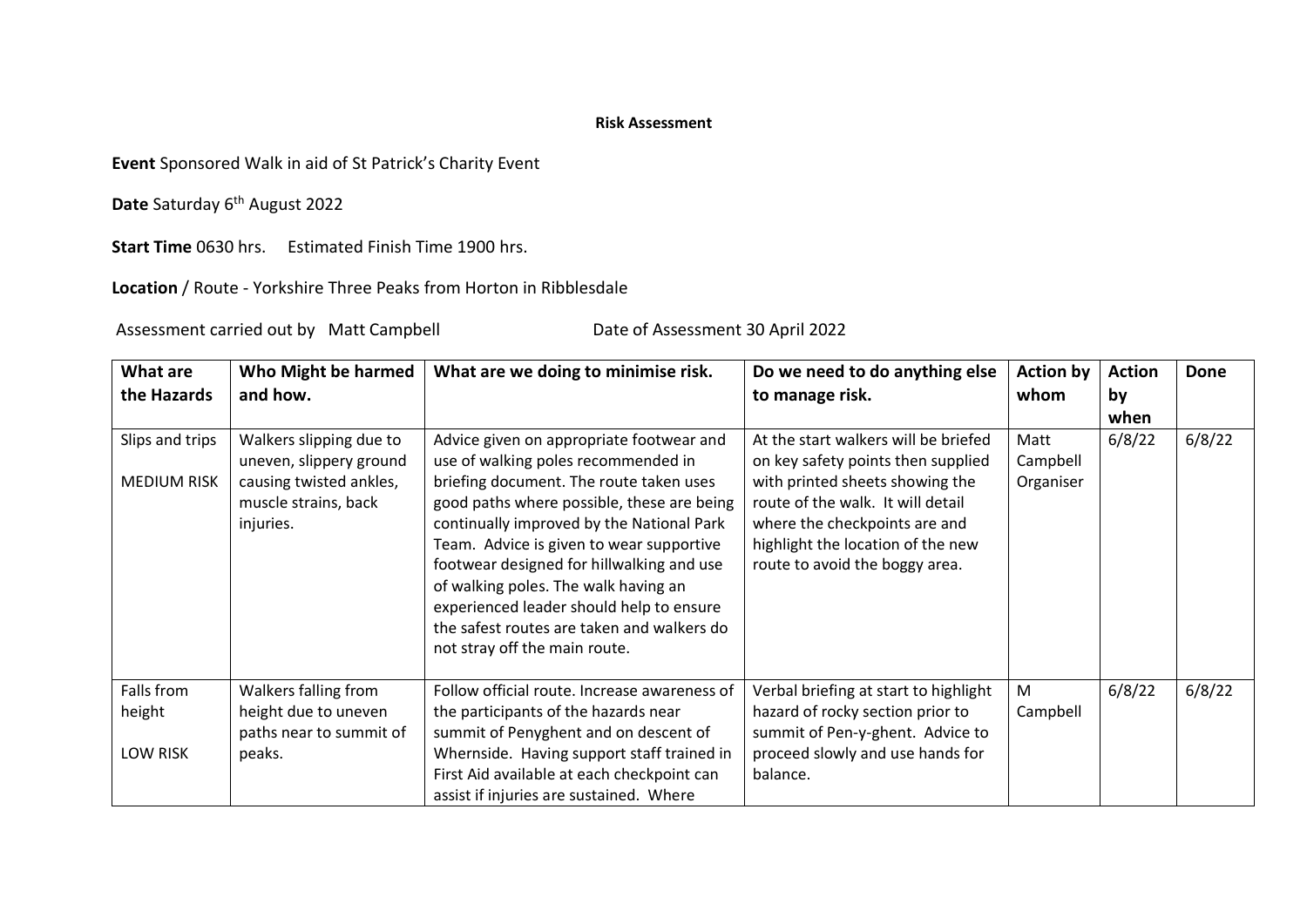|                                                                          |                                                                                                                                                  | serious injury has been sustained support<br>staff will be able to contact Mountain<br>Rescue and/or the emergency services for<br>assistance. Vehicles will be on hand to<br>transport people to base or to hospital if<br>necessary.                                                                                                                                            |                                                                                                                                                                                                                                                                                  |               |        |        |
|--------------------------------------------------------------------------|--------------------------------------------------------------------------------------------------------------------------------------------------|-----------------------------------------------------------------------------------------------------------------------------------------------------------------------------------------------------------------------------------------------------------------------------------------------------------------------------------------------------------------------------------|----------------------------------------------------------------------------------------------------------------------------------------------------------------------------------------------------------------------------------------------------------------------------------|---------------|--------|--------|
| Exhaustion<br><b>MEDIUM RISK</b>                                         | Walkers becoming<br>extremely tired towards<br>the end of the challenge,<br>not used to walking<br>these distances, and<br>losing concentration. | Walkers are advised in advance (via the<br>website) to undertake training for this<br>challenge in order to build up strength and<br>stamina. 3 Checkpoints will be available<br>for walkers to take a rest, have food and<br>drink and have any minor ailments<br>attended by the support staff or to drop-<br>out if they so wish.                                              | Verbal briefing at start<br>Organisers to monitor walkers'<br>condition at checkpoints.<br>Organisers to assess walkers'<br>fitness to continue at the final<br>checkpoint and retire any who are<br>injured, incapable of continuing or<br>placing themselves or others at risk | M<br>Campbell | 6/8/22 | 6/8/22 |
| Dehydration<br><b>MEDIUM RISK</b>                                        | Walkers becoming<br>dehydrated through<br>heavy physical exercise<br>and a lack of water being<br>taken. Headaches and<br>general tiredness.     | To address dehydration walkers are<br>advised to take a suitable amount of water<br>with them at the start and then further<br>bottles will be available at the checkpoints.<br>The weather forecast is monitored leading<br>up to the event and further advice given to<br>participants if extreme adverse weather is<br>forecast. If necessary, the event will be<br>postponed. | Verbal briefing at start to drink<br>sufficiently<br>Drinks provided at checkpoints<br>Walkers to be reminded to drink at<br>checkpoints                                                                                                                                         | M<br>Campbell | 6/8/22 | 6/8/22 |
| $Medical -$<br>blisters,<br>foot/ankle<br>injuries<br><b>MEDIUM RISK</b> | Rough terrain causing<br>walkers to sustain<br>blisters and foot injuries<br>and exacerbating any<br>medical problems                            | A medical declaration forms part of the<br>registration process to be completed by all<br>those entering the challenge, this asks for<br>information to assist support staff and<br>provide information to emergency services.<br>Walkers advised to bring own minor first aid<br>kit                                                                                             | Marshalls first aid qualified.<br>Checkpoints will be easily<br>identifiable with liveried vehicles.<br>The walkers will be able to sit down<br>and rest and there will be a first<br>aider in attendance. First aid                                                             | M<br>Campbell | 6/8/22 | 6/8/22 |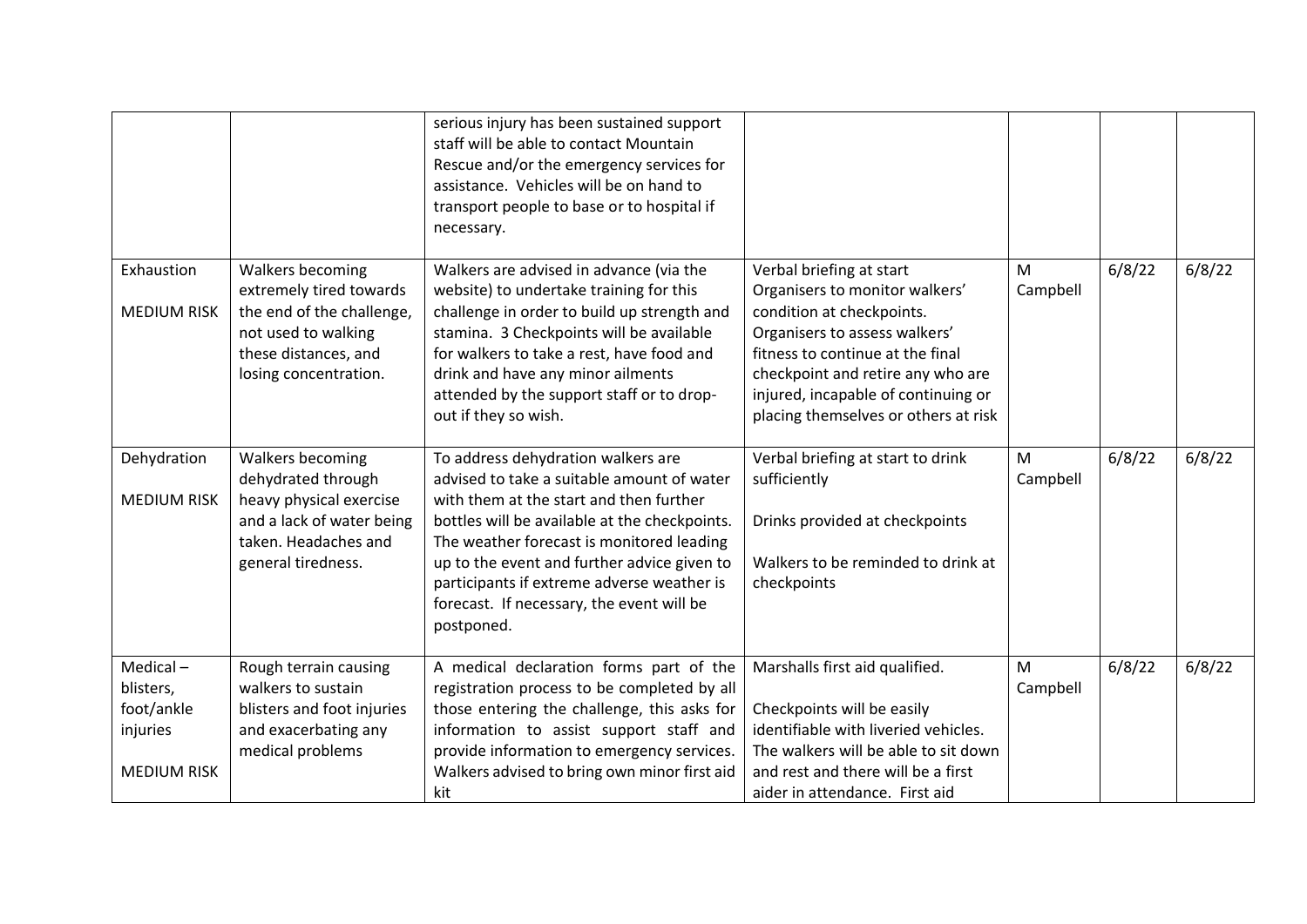|                                       |                                                                                                                                                              | First aiders with first aid kits at checkpoints<br>can assist with minor ailments and the<br>emergency services can be summoned by<br>support staff if necessary.                                                                                                                                                                                                                                                                                                                                                                                                                                                       | supplies, water, food and extra<br>clothing and thermal blankets will<br>be available as will sun bloc if<br>necessary.                                                                                                                                                                                                                                                                                                               |               |        |        |
|---------------------------------------|--------------------------------------------------------------------------------------------------------------------------------------------------------------|-------------------------------------------------------------------------------------------------------------------------------------------------------------------------------------------------------------------------------------------------------------------------------------------------------------------------------------------------------------------------------------------------------------------------------------------------------------------------------------------------------------------------------------------------------------------------------------------------------------------------|---------------------------------------------------------------------------------------------------------------------------------------------------------------------------------------------------------------------------------------------------------------------------------------------------------------------------------------------------------------------------------------------------------------------------------------|---------------|--------|--------|
| Extreme<br>weather<br><b>LOW RISK</b> | Extreme hot or cold/wet<br>weather can result in<br>walkers (and support<br>staff) sustaining sunburn,<br>dehydration, or<br>exposure.                       | Organisers to check Mountain Weather<br>Service forecast prior to event<br>Advice given via the website on the<br>importance of wearing the correct kind of<br>clothing to combat the extreme weather<br>conditions which can change very quickly.<br>They are also advised to take a number of<br>layers of clothing, sunblock, Vaseline,<br>plasters, and painkillers.<br>At the Registration Point any walkers<br>considered to be ill equipped will be<br>advised not to undertake the walk.                                                                                                                        | Final check of weather forecast<br>Verbal reminder at briefing at start<br>Organiser has discretion to cancel<br>or curtail event in event of extreme<br>weather                                                                                                                                                                                                                                                                      | M<br>Campbell | 6/8/22 | 6/8/22 |
| Poor visibility<br><b>MEDIUM RISK</b> | Poor visibility causing<br>walkers to stray from<br>paths, become separated<br>from their group and<br>more vulnerable to injury<br>through falls and slips. | Poor visibility can be caused by running out<br>of daylight or by low cloud or mist/fog.<br>The event and starting time have been<br>arranged to maximise the availability of<br>daylight hours and there will be<br>information provided regarding local<br>weather forecasts, it is not expected that<br>walkers will take in excess of 12 hours to<br>complete the challenge therefore<br>minimising the risk of running out of<br>daylight. Leaders will be asked to make<br>decisions in conjunction with support staff<br>as to the viability of proceeding with the<br>walk if visibility (or weather conditions | The group leader will start the walk<br>with the quicker walkers asked to<br>set off in the lead and the final<br>group consisting of the slowest<br>walkers.<br>The final group will contain a<br>sweeper /back marker wearing hi<br>viz tabard who monitors, supports<br>and assists any 'stragglers'. The<br>sweeper will consult with the<br>support staff at each checkpoint to<br>ensure all participants are<br>accounted for. | M<br>Campbell | 6/8/22 | 6/8/22 |